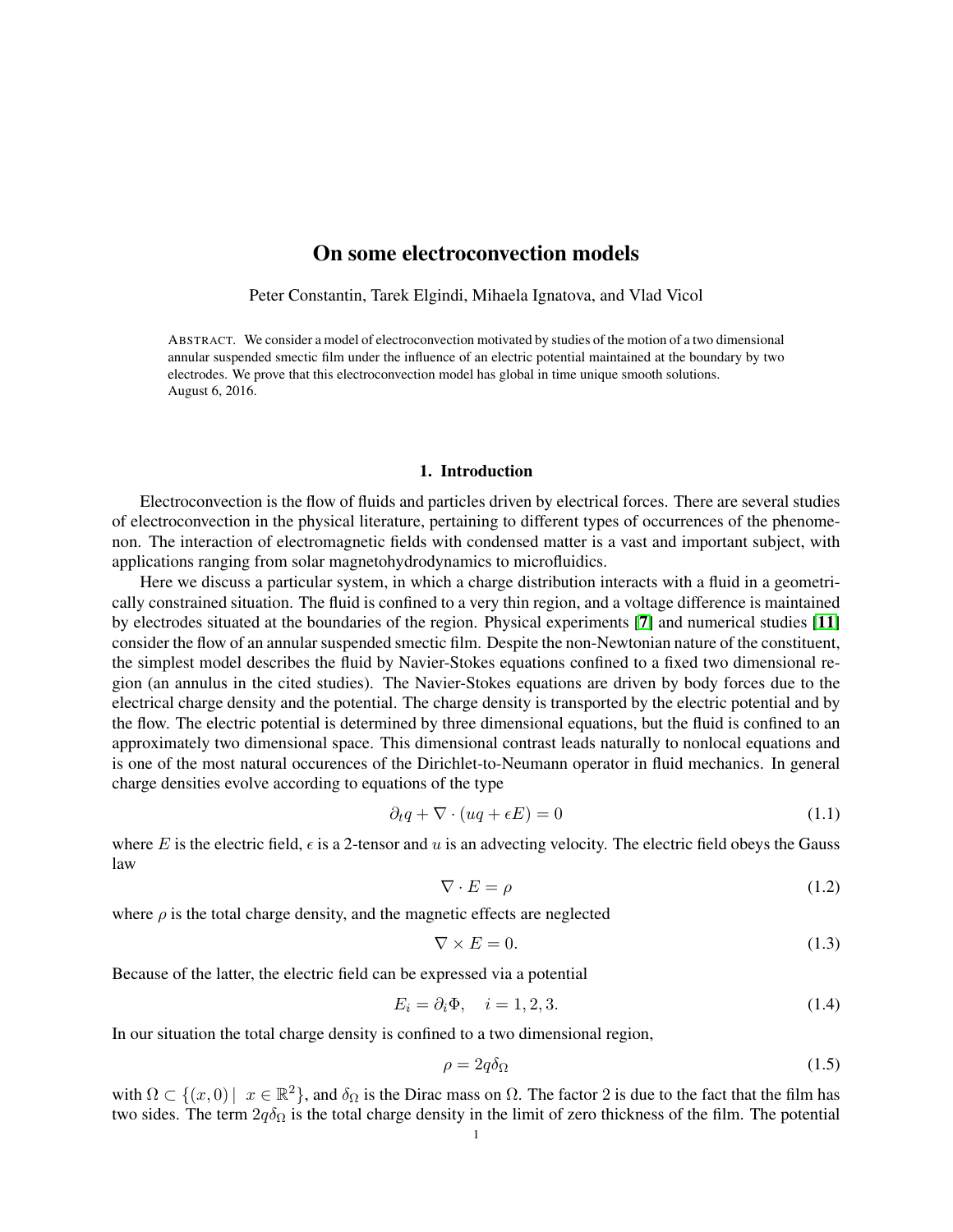obeys therefore

<span id="page-1-0"></span>
$$
-\Delta_3 \Phi = 2q \delta_\Omega \tag{1.6}
$$

Here  $\Delta_3$  is the 3D Laplacian. All the rest of the derivatives below will be 2D. We tacitly identify  $\mathbb{R}^2$  with  $\{(x,0) | x \in \mathbb{R}^2\}$ . Current is supplied by two electrodes maintained at different voltages:

<span id="page-1-1"></span>
$$
\Phi_{\partial K_1} = V, \quad \Phi_{\partial K_2} = 0 \tag{1.7}
$$

where  $K_1$  and  $K_2$  are disjoint electrodes, sharing boundaries with the fluid domain  $\Omega$ . To be more specific, we consider a connected open domain  $\Omega$  with smooth boundary in  $\mathbb{R}^2$ . The domain is not simply connected, and  $\partial\Omega = \Gamma_1 \cup \Gamma_2$  with  $\Gamma_1 \cap \Gamma_2 = \emptyset$  and  $dist(\Gamma_1, \Gamma_2) > 0$ . (An annular region is such a domain). We solve the problem

$$
-\Delta_3 \Phi_2(x, z) = 2q(x)\delta_{\Omega} \tag{1.8}
$$

for  $x \in \Omega$ , together with the boundary condition  $\Phi_{2|\partial\Omega \times \mathbb{R}} = 0$ , by setting

$$
\Phi_2(x, z) = \begin{cases}\n(e^{-z\Lambda} \Lambda^{-1} q)(x), & \text{if } z > 0, \\
(e^{z\Lambda} \Lambda^{-1} q)(x), & \text{if } z < 0,\n\end{cases}
$$

where  $\Lambda$  is the square root of the Dirichlet Laplacian in  $\Omega$ . The potential  $\Phi_2$  has a jump singularity in the normal derivative at the points of continuity of q in  $x \in \Omega$ 

$$
-[\partial_z \Phi_2]_{|z=0} = 2q(x).
$$

Here we denote the jump of a function f across  $z = 0$  by  $[f]_{|z=0} = \lim_{z\downarrow 0} f(z) - \lim_{z\uparrow 0} f(z)$ . We take  $K_1 = \Gamma_1 \times \mathbb{R}$  and  $K_2 = \Gamma_2 \times \mathbb{R}$ , i.e., we consider vertical electrodes at the boundaries of the domain. The harmonic function  $\Phi_1(x)$ , solving  $\Delta \Phi_1 = 0$  in  $\Omega$  and  $\Phi_1|_{\Gamma_1} = V$ ,  $\Phi_1|_{\Gamma_2} = 0$ , also solves  $\Delta_3 \Phi_1 = 0$  in  $\Omega \times \mathbb{R}$ , with boundary conditions  $\Phi_{1|K_1} = V$ ,  $\Phi_{1|K_2} = 0$  in  $\Omega \times \mathbb{R}$ . The function  $\Phi_1$  is z-independent and harmonic in  $x$ . Thus,

$$
\Phi = \Phi_1 + \Phi_2 \tag{1.9}
$$

solves [\(1.6\)](#page-1-0) with boundary conditions [\(1.7\)](#page-1-1). The tensor  $\epsilon$  is anisotropic, and, suppressing constants, it acts like a projection on two dimensions:

$$
\epsilon E = (E_1, E_2, 0). \tag{1.10}
$$

The charge density  $q$  evolves thus in time according to

<span id="page-1-2"></span>
$$
\partial_t q + u \cdot \nabla q = \Delta \Phi_{|\Omega}.\tag{1.11}
$$

The fluid obeys the two dimensional Navier-Stokes equations forced by the force  $q \epsilon E$ ,

<span id="page-1-3"></span>
$$
\partial_t u + u \cdot \nabla u - \Delta u + \nabla p = -q \nabla \Phi_{|\Omega}.
$$
\n(1.12)

The fluid is two dimensional, incompressible

<span id="page-1-4"></span>
$$
\nabla \cdot u = 0,\tag{1.13}
$$

and adheres to the boundary,  $u_{|\partial\Omega} = 0$ . The system [\(1.11\)](#page-1-2), [\(1.12\)](#page-1-3), [\(1.13\)](#page-1-4) becomes:

<span id="page-1-5"></span>
$$
\begin{cases}\n\partial_t q + u \cdot \nabla q + \Lambda q = \Delta \Phi_1 \\
\partial_t u + u \cdot \nabla u - \Delta u + \nabla p = -q \nabla \Lambda^{-1} q - q \nabla \Phi_1, \quad \text{in } \Omega \\
\nabla \cdot u = 0,\n\end{cases}
$$
\n(1.14)

with homogeneous Dirichlet boundary conditions for u on  $\partial\Omega$ . In the rest of the paper we study the regularity of solutions to [\(1.14\)](#page-1-5). Our main result, Theorem [3](#page-5-0) below, shows that if  $u_0 \in H_0^1(\Omega) \cap H^2(\Omega) \cap \mathbb{P}(L^2(\Omega))$ and  $q_0 \in H_0^1(\Omega) \cap H^2(\Omega)$ , then solutions to [\(1.14\)](#page-1-5) exist for all time, are smooth, and uniquely determined by initial data.

Because  $\Phi_1$  is smooth, time independent, and fixed by the applied voltage, it can only influence the long time behavior and stability of solutions to [\(1.14\)](#page-1-5), but not their regularity. For simplicity of exposition we take below  $\Phi_1 = 0$ . The regularity results are valid for arbitrary smooth  $\Phi_1$ . A study of the forced long time behavior and of different geometric configurations will be conducted elsewhere.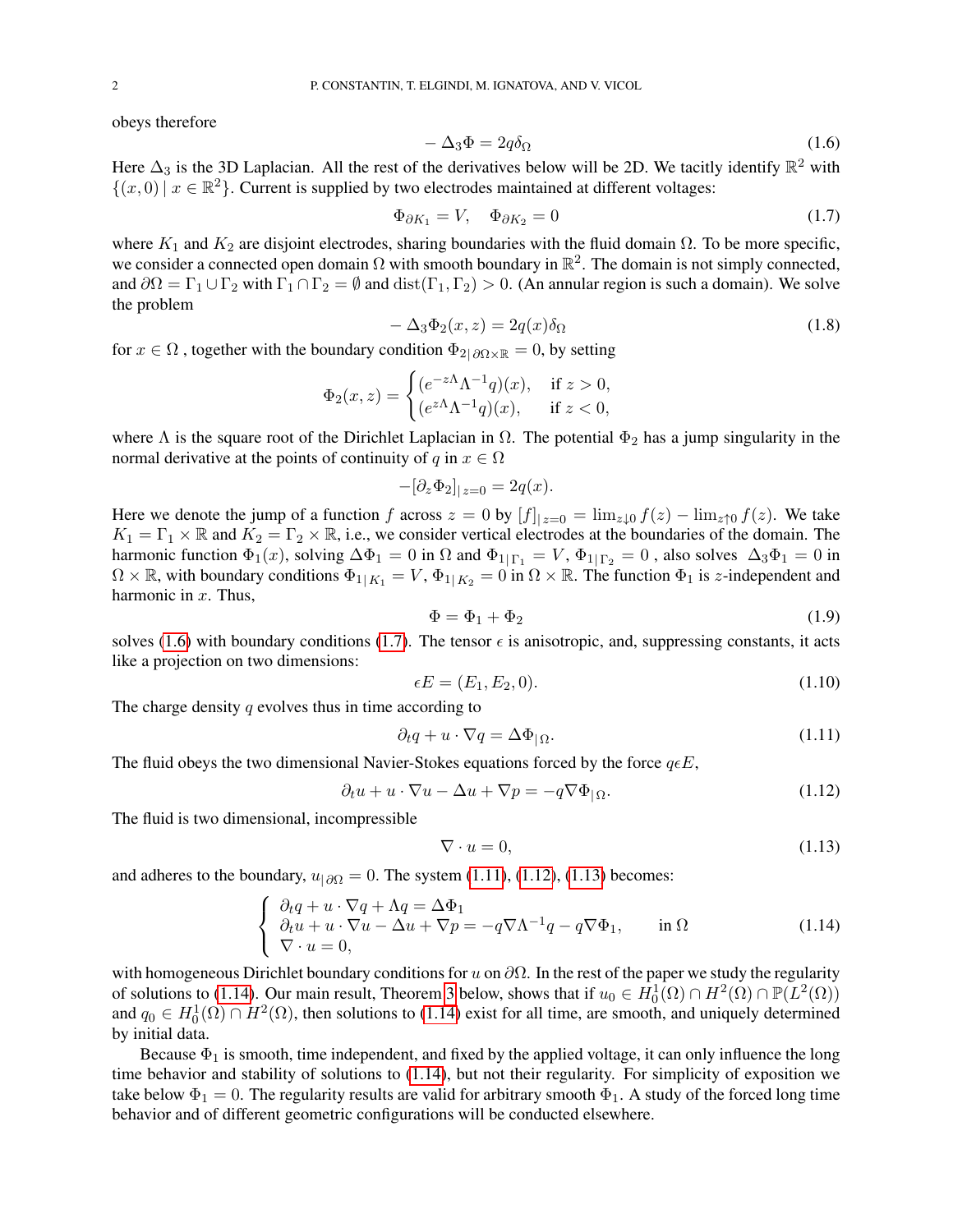The mathematical challenges are due to the presence of boundaries. Indeed, the system

<span id="page-2-0"></span>
$$
\begin{cases}\n\partial_t q + u \cdot \nabla q + \Lambda q = 0, \\
\partial_t u + u \cdot \nabla u - \Delta u + \nabla p = -qRq, \\
\nabla \cdot u = 0, \\
R = \nabla \Lambda^{-1},\n\end{cases}
$$
\n(1.15)

posed in the plane  $\mathbb{R}^2$  or the torus  $\mathbb{T}^2$  can be studied using tools which are well-established by now [[4](#page-9-2)]. In these cases without boundaries the first equation in [\(1.15\)](#page-2-0) has a maximum principle in  $L^p$  [[10](#page-9-3)], and thus, if q initially belongs to  $L^2 \cap L^{\infty}$ , then it remains bounded for all time in this space. Because of this bound and boundedness of the Riesz transforms  $R = \nabla \Lambda^{-1}$  in  $L^p$  spaces, it follows that the forcing term in the second equation in [\(1.15\)](#page-2-0) is bounded in  $L^p$  spaces, for all  $p \in [1,\infty)$ . The two dimensional Navier-Stokes equations with  $L^2$  forces are known to behave well, and in particular weak solutions are known to be strong solutions

$$
u \in L^{\infty}(0,T; H^1) \cap L^2(0,T; H^2)
$$

(cf. [[2](#page-9-4)] for the torus or in bounded domains; on the whole space this holds under additional mild cancellation conditions). It follows then that  $u$  is log-Lipschitz continuous, more specifically

$$
|u(x,t) - u(y,t)| \le C(t)|x - y| \left(1 + \sqrt{\log_+ |x - y|^{-1}}\right)
$$

with  $\int_0^T C^2(t)dt < \infty$ . This property can then be used in the first equation of [\(1.15\)](#page-2-0), and, in conjunction with the tools of [[4,](#page-9-2) [5](#page-9-5)] yields the  $C^{\alpha}$  regularity of q for some  $\alpha > 0$ . This is obtained by differentiating the equation for q or by taking finite differences. Once  $C^{\alpha}$  regularity for q is attained, in the absence of boundaries the problem becomes subcritical. The forcing term  $qRq$  in the 2D Navier-Stokes equation in [\(1.15\)](#page-2-0) also has  $C^{\alpha}$  regularity, which in turn confers higher regularity to the Navier-Stokes solution u, and so we can obtain even higher regularity for q. For instance, once  $u$  is Lipschitz continuous, it follows from the maximum principle obeyed by  $\nabla q$ , that q is also Lipschitz continuous, and thus uniqueness and higher regularity is immediate.

This approach completely breaks down in the case of bounded domains because  $\Lambda$  is not translation invariant. In order to obtain regularity we need to consider commutators, and these are more expensive than  $C^{\alpha}$ . The equation for q is quasilinear with critical dissipation, and simple fixed point methods do not work. In this paper we prove global regularity using a two-tier approximation procedure. The fundamental property obeyed by the equation for  $q$ , a maximum principle, is essential for the global bounds. This leads us to consider a system which couples an ODE, a Galerkin approximation for  $u$ , to a PDE, the transport equation for an approximate  $q$ . Establishing existence and uniform regularity for this good approximation requires an additional approximation, which however does not have a maximum principle.

## 2. Preliminaries

We consider the Dirichlet Laplacian in a bounded open domain  $\Omega \subset \mathbb{R}^d$  with smooth boundary. We denote by  $\Delta$  the Laplacian operator with homogeneous Dirichlet boundary conditions. Its  $L^2(\Omega)$  - normalized eigenfunctions are denoted  $\phi_j$ , and its eigenvalues counted with their multiplicities are denoted  $\mu_j$ :

$$
-\Delta\phi_j = \mu_j \phi_j. \tag{2.1}
$$

It is well known that  $0 < \mu_1 \leq ... \leq \mu_j \to \infty$  and that  $-\Delta$  is a positive selfadjoint operator in  $L^2(\Omega)$  with domain  $\mathcal{D}(-\Delta) = H^2(\Omega) \cap H_0^1(\Omega)$ . Functional calculus is defined using the eigenfunction expansion. In particular

$$
(-\Delta)^{\alpha} f = \sum_{j=1}^{\infty} \mu_j^{\alpha} f_j \phi_j
$$
 (2.2)

with

$$
f_j = \int_{\Omega} f(y) \phi_j(y) dy
$$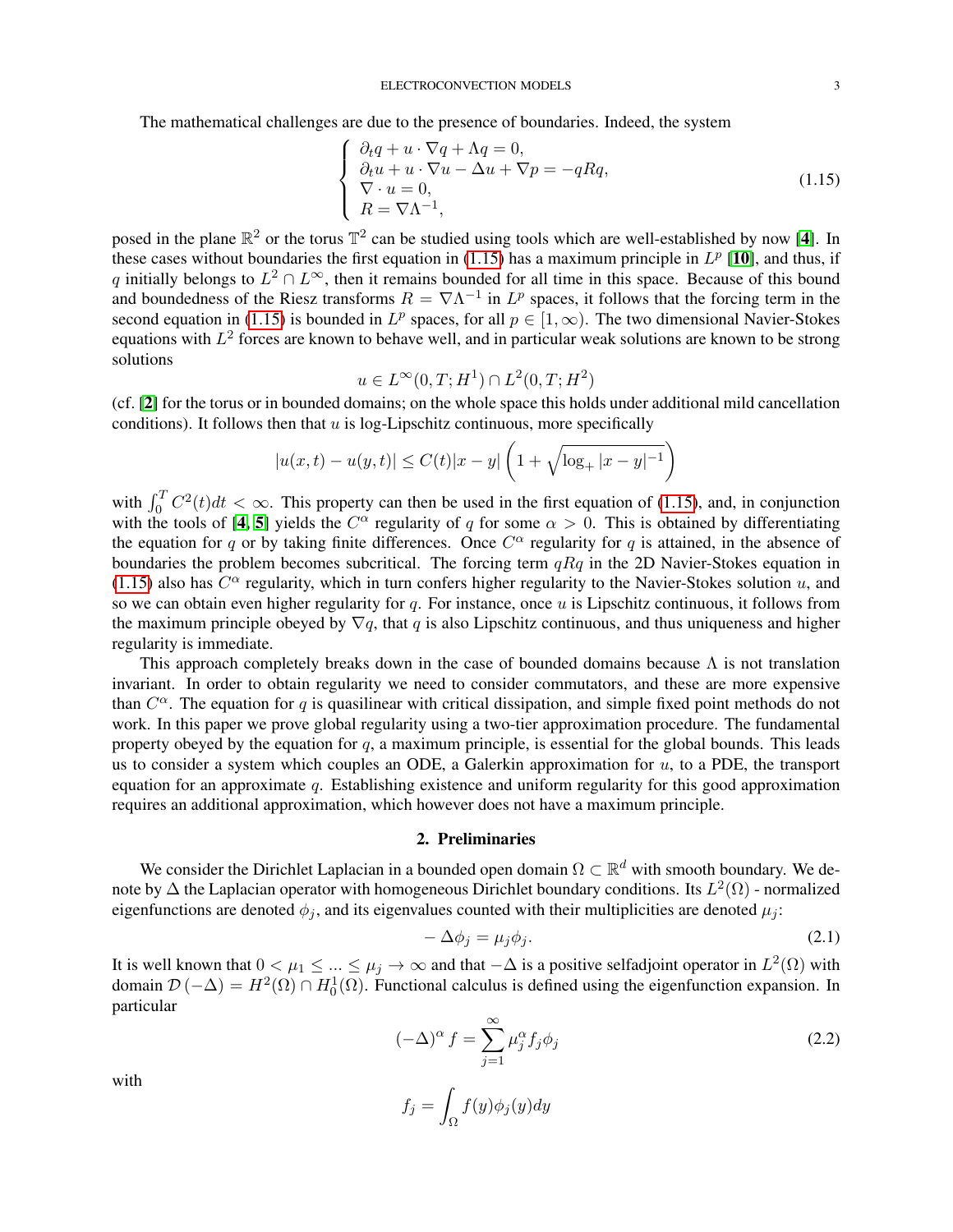for  $f \in \mathcal{D}((-\Delta)^{\alpha}) = \{f \mid (\mu_j^{\alpha} f_j) \in \ell^2(\mathbb{N})\}$ . We denote by

$$
\Lambda^s = (-\Delta)^{\frac{s}{2}} \tag{2.3}
$$

the fractional powers of the Dirichlet Laplacian and by

$$
||f||_{s,D}^{2} = \sum_{j=1}^{\infty} \mu_{j}^{s} f_{j}^{2}.
$$
 (2.4)

the norms in  $\mathcal{D}(\Lambda^s)$ . It is well-known that

 $\mathcal{D}\left(\Lambda\right) = H_0^1(\Omega).$ 

We recall the Córdoba-Córdoba inequality  $[6]$  $[6]$  $[6]$  for bounded domains, established in  $[3]$  $[3]$  $[3]$ :

<span id="page-3-2"></span>PROPOSITION 1. Let  $\Psi$  be a  $C^2$  convex function satisfying  $\Psi(0) = 0$ . Let  $f \in C_0^{\infty}(\Omega)$  and let  $0 \le s \le$ 2*. Then*

$$
\Psi'(f)\Lambda^s f - \Lambda^s(\Psi(f)) \ge 0 \tag{2.5}
$$

*holds pointwise almost everywhere in* Ω*.*

We use also the following commutator estimate proven in [[3](#page-9-7)]:

THEOREM 1. Let a vector field v have components in  $B(\Omega)$  where  $B(\Omega) = W^{2,d}(\Omega) \cap W^{1,\infty}(\Omega)$ , if  $d \geq 3$ , and  $B(\Omega) = W^{2,p}(\Omega)$  with  $p > 2$ , if  $d = 2$ . Assume that the normal component of the trace of v on *the boundary vanishes,*

 $v_{\mid \partial\Omega} \cdot n = 0$ 

*(i.e the vector field is tangent to the boundary). There exists a constant* C *such that*

<span id="page-3-1"></span>
$$
\| [v \cdot \nabla, \Lambda] f \|_{\frac{1}{2}, D} \le C \| v \|_{B(\Omega)} \| f \|_{\frac{3}{2}, D}
$$
\n(2.6)

*holds for any f such that*  $f \in \mathcal{D}\left(\Lambda^{\frac{3}{2}}\right)$ *, where* 

 $||v||_{B(\Omega)} = ||v||_{W^{2,d}(\Omega)} + ||v||_{W^{1,\infty}(\Omega)}$ 

*if*  $d \geq 3$  *and* 

 $||v||_{B(\Omega)} = ||v||_{W^{2,p}(\Omega)}$ 

*with*  $p > 2$ *, if*  $d = 2$ *.* 

The result mentioned above is proved in [[3](#page-9-7)] using the method of harmonic extension. It is used to prove an existence theorem for linear equations of transport and nonlocal diffusion [[3](#page-9-7)]:

<span id="page-3-0"></span>THEOREM 2. Let  $u \in L^2(0,T;B(\Omega)^d)$  be a vector field parallel to the boundary. Then the equation

$$
\partial_t \theta + u \cdot \nabla \theta + \Lambda \theta = 0 \tag{2.7}
$$

with initial data  $\theta_0 \in H^1_0(\Omega) \cap H^2(\Omega)$  has a unique solution belonging to

$$
\theta \in L^{\infty}(0,T; H^{2}(\Omega) \cap H^{1}_{0}(\Omega)) \cap L^{2}(0,T; H^{2.5}(\Omega)).
$$

*If the initial data*  $\theta_0 \in L^p(\Omega)$ ,  $1 \leq p \leq \infty$ *, then* 

$$
\sup_{0 \le t \le T} \|\theta(\cdot, t)\|_{L^p(\Omega)} \le \|\theta_0\|_{L^p(\Omega)} \tag{2.8}
$$

*holds.*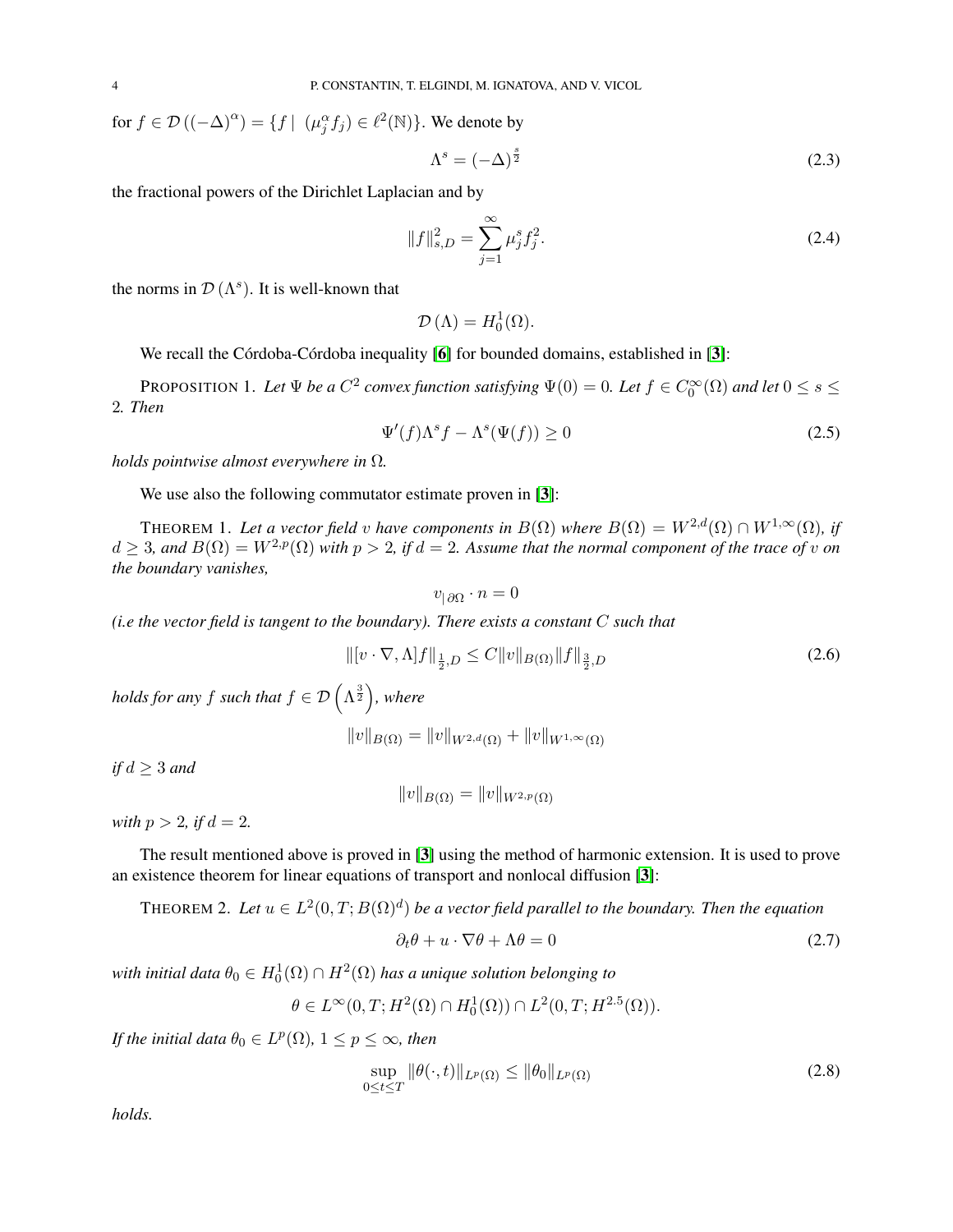We need also the fact that, for  $d = 2$ ,

<span id="page-4-1"></span>
$$
||f||_{L^{4}(\Omega)} \le C||f||_{\frac{1}{2},D}.
$$
\n(2.9)

Background material and applications of the method of harmonic extension can be found in [[1](#page-9-8)].

We recall now some basic notions concerning the Navier-Stokes equations [[2](#page-9-4)]. The Stokes operator

$$
A = -\mathbb{P}\Delta \tag{2.10}
$$

is defined via the Leray-Hodge projector

$$
\mathbb{P}: L^2(\Omega)^d \to H \tag{2.11}
$$

where H is the closure in  $L^2(\Omega)^d$  of the space of divergence-free  $C_0^{\infty}(\Omega)$  vector fields:

$$
H = \overline{\{u \mid u \in C_0^{\infty}(\Omega)^d, \nabla \cdot u = 0\}}^{L^2(\Omega)^d}.
$$
\n(2.12)

The norm in H is the  $L^2$  norm,  $||u||_H = ||u||_{L^2(\Omega)^d}$ . The domain of A in  $L^2$  is  $\mathcal{D}(A) = H_0^1(\Omega)^d \cap H^2(\Omega)^d \cap$ H. The operator is positive,

$$
(Au, u)_H = \int_{\Omega} |\nabla u|^2 dx, \quad \forall u \in \mathcal{D}(A),
$$

elliptic and injective,

<span id="page-4-2"></span>
$$
||u||_{H^{2}(\Omega)^{d}} \leq C||Au||_{H}, \tag{2.13}
$$

and its inverse  $A^{-1}$  is compact. Functional calculus is defined using eigenfunction expansion. The eigenvalues of A are denoted  $\lambda_j$ ,  $0 < \lambda_1 \leq \ldots \lambda_j \leq \cdots \to \infty$ , the eigenfunctions  $w_j \in \mathcal{D}(A)$ ,

$$
Aw_j=\lambda_jw_j.
$$

The square root  $A^{\frac{1}{2}}$  satisfies

$$
||A^{\frac{1}{2}}v||_H = ||\nabla v||_{L^2(\Omega)} \tag{2.14}
$$

for any  $v \in H \cap H_0^1(\Omega)^d$ . The nonlinear term in the Navier-Stokes equations is

$$
B(u, u) = \mathbb{P}(u \cdot \nabla u). \tag{2.15}
$$

It has the property that

$$
(B(u, u), u)_H = 0,
$$

for all  $u \in H \cap H_0^1(\Omega)^d$ ,  $d \leq 3$ . In addition, for  $d = 2$ , using

$$
||u||_{L^{4}(\Omega)} \leq C||u||_{L^{2}(\Omega)}^{\frac{1}{2}}||\nabla u||_{L^{2}(\Omega)}^{\frac{1}{2}},
$$
\n(2.16)

<span id="page-4-3"></span>
$$
\|\nabla u\|_{L^{4}(\Omega)} \leq C\|\nabla u\|_{L^{2}(\Omega)}^{\frac{1}{2}}\|u\|_{H^{2}(\Omega)}^{\frac{1}{2}},
$$
\n(2.17)

and the ellipticity of the Stokes operator, we obtain

<span id="page-4-0"></span>
$$
||B(u, u)||_{H} \leq C||u||_{L^{2}(\Omega)}^{\frac{1}{2}}||\nabla u||_{L^{2}(\Omega)}||Au||_{H}^{\frac{1}{2}},
$$
\n(2.18)

valid for all  $u \in \mathcal{D}(A)$ . Also, using elliptic regularity and interpolation, we have

<span id="page-4-4"></span>
$$
||A^{\frac{1}{2}}B(u,u)||_H \leq C||u||_H^{\frac{1}{2}}||Au||_H^{\frac{3}{2}} \tag{2.19}
$$

for  $u \in \mathcal{D}(A)$ . Indeed, the right hand side bounds  $\nabla(u \cdot \nabla u) = u \cdot \nabla \nabla u + \nabla u \nabla u$  in  $L^2(\Omega)$ , and, because  $B(u, u) = u \cdot \nabla u + \nabla \pi$  with  $-\Delta \pi = \nabla(u \cdot \nabla u)$ , with homogeneous Neumann boundary condition  $\frac{\partial \pi}{\partial n} = 0$ at  $\partial\Omega$ , it follows by elliptic regularity that  $\nabla\nabla\pi$  obeys the same  $L^2(\Omega)$  bound.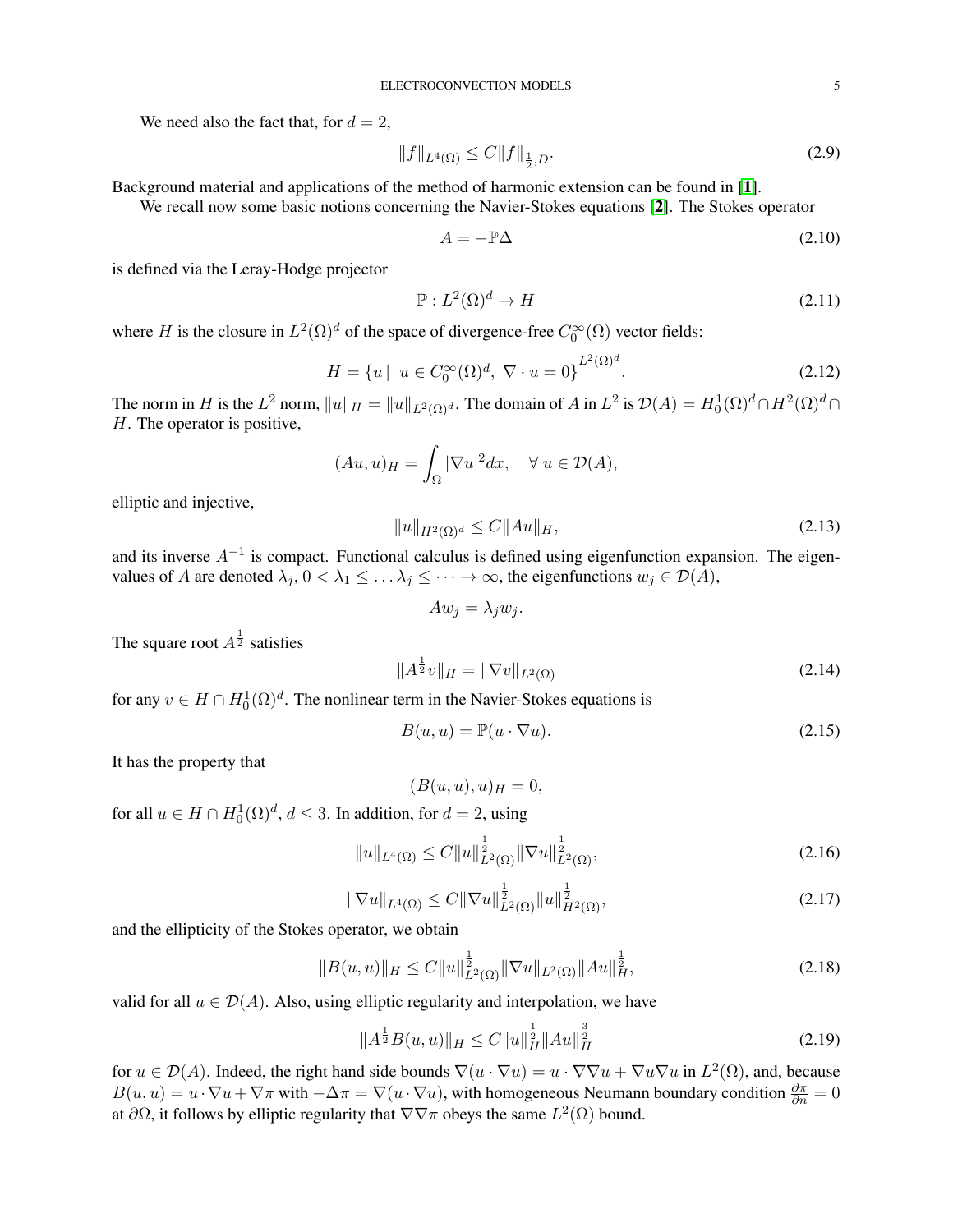#### 3. Global existence for the electroconvection model

We consider the system formed by the incompressible Navier-Stokes equations

<span id="page-5-1"></span>
$$
\partial_t u + u \cdot \nabla u - \Delta u + \nabla p = -qRq \tag{3.1}
$$

with

<span id="page-5-2"></span>
$$
\nabla \cdot u = 0,\tag{3.2}
$$

and with

<span id="page-5-3"></span>
$$
Rq = \nabla \Lambda^{-1}q,\tag{3.3}
$$

coupled with the evolution of the charge density

<span id="page-5-4"></span>
$$
\partial_t q + u \cdot \nabla q + \Lambda q = 0. \tag{3.4}
$$

The equations hold for  $x \in \Omega \subset \mathbb{R}^2$ ,  $t \ge 0$ , and the initial data  $u_0$  and  $q_0$  are smooth. Our main result is:

<span id="page-5-0"></span>THEOREM 3. Let  $u_0 \in \mathcal{D}(A)$ ,  $q_0 \in H_0^1(\Omega) \cap H^2(\Omega)$  and let T be arbitrary. Then, there exists a unique *solution of the problem [\(3.1\)](#page-5-1), [\(3.2\)](#page-5-2), [\(3.3\)](#page-5-3), [\(3.4\)](#page-5-4) on the time interval*  $[0, T]$ *, which obeys* 

$$
u \in L^{\infty}(0, T; \mathcal{D}(A)) \cap L^{2}(0, T; \mathcal{D}(A^{\frac{3}{2}}))
$$
\n
$$
(3.5)
$$

*and*

$$
q \in L^{\infty}(0, T; \mathcal{D}(-\Delta)) \cap L^{2}(0, T; \mathcal{D}(\Lambda^{\frac{5}{2}}))
$$
\n(3.6)

*with explicit bounds that depend only on the initial data and not on* T*. More precisely, there exists an explicit function of one variable,* C[N]*, with double exponential growth in* N*, such that*

$$
\|u\|_{L^{\infty}(0,T;\mathcal{D}(A))\cap L^{2}(0,T;\mathcal{D}(A^{\frac{3}{2}}))} + \|q\|_{L^{\infty}(0,T;\mathcal{D}(-\Delta))\cap L^{2}(0,T;\mathcal{D}(\Lambda^{\frac{5}{2}}))}
$$
  
 
$$
\leq C\left[\|u_{0}\|_{\mathcal{D}(A)} + \|q_{0}\|_{\mathcal{D}(-\Delta)}\right].
$$
 (3.7)

In order to prove the theorem, we construct solutions by an approximation procedure, prove a priori estimates on the approximants, and pass to the limit via the Aubin-Lions compactness theorem. This is a quasilinear situation with critical dissipation, and fixed point methods are not available.

We consider Galerkin approximations for u. These are defined using the projectors  $\mathbb{P}_m$ :

$$
\mathbb{P}_m u = \sum_{j=1}^m (u, w_j)_H w_j.
$$
 (3.8)

We also consider Galerkin approximations for  $q$ , given by

$$
P_n(f) = \sum_{j=1}^n (f, \phi_j)_{L^2(\Omega)} \phi_j.
$$
\n(3.9)

The final approximate system is

<span id="page-5-5"></span>
$$
\partial_t u_m + A u_m + \mathbb{P}_m(B(u_m, u_m)) = -\mathbb{P}_m(qRq)
$$
\n(3.10)

for  $u_m \in \mathbb{P}_m H$ , coupled with

<span id="page-5-6"></span>
$$
\partial_t q + u_m \cdot \nabla q + \Lambda q = 0 \tag{3.11}
$$

with initial data  $q_0 \in H_0^1(\Omega) \cap H^2(\Omega)$ . The initial data for  $u_m$  are

$$
u_m(0) = \mathbb{P}_m u_0 \tag{3.12}
$$

where  $u_0 \in \mathcal{D}(A)$  is the initial velocity in our problem. The system [\(3.10\)](#page-5-5)–[\(3.11\)](#page-5-6) is thus a system of nonlinear ordinary differential equations coupled to a linear transport and nonlocal diffusion partial differential equation. By Theorem [2](#page-3-0) (see [[3](#page-9-7)]) we would have that the linear equation  $(3.11)$  has unique solutions in

$$
q \in L^{\infty}(0, T; H^{2}(\Omega) \cap H^{1}_{0}(\Omega)) \cap L^{2}(0, T; H^{2.5}(\Omega))
$$

if  $q_0 \in H_0^1(\Omega) \cap H^2(\Omega)$ , as long as  $u_m \in L^2(0,T;B(\Omega)^d)$  is a vector field which is parallel to the boundary. Because  $u_m$  is a finite linear combination of eigenfunctions of the Stokes operator, smooth and vanishing at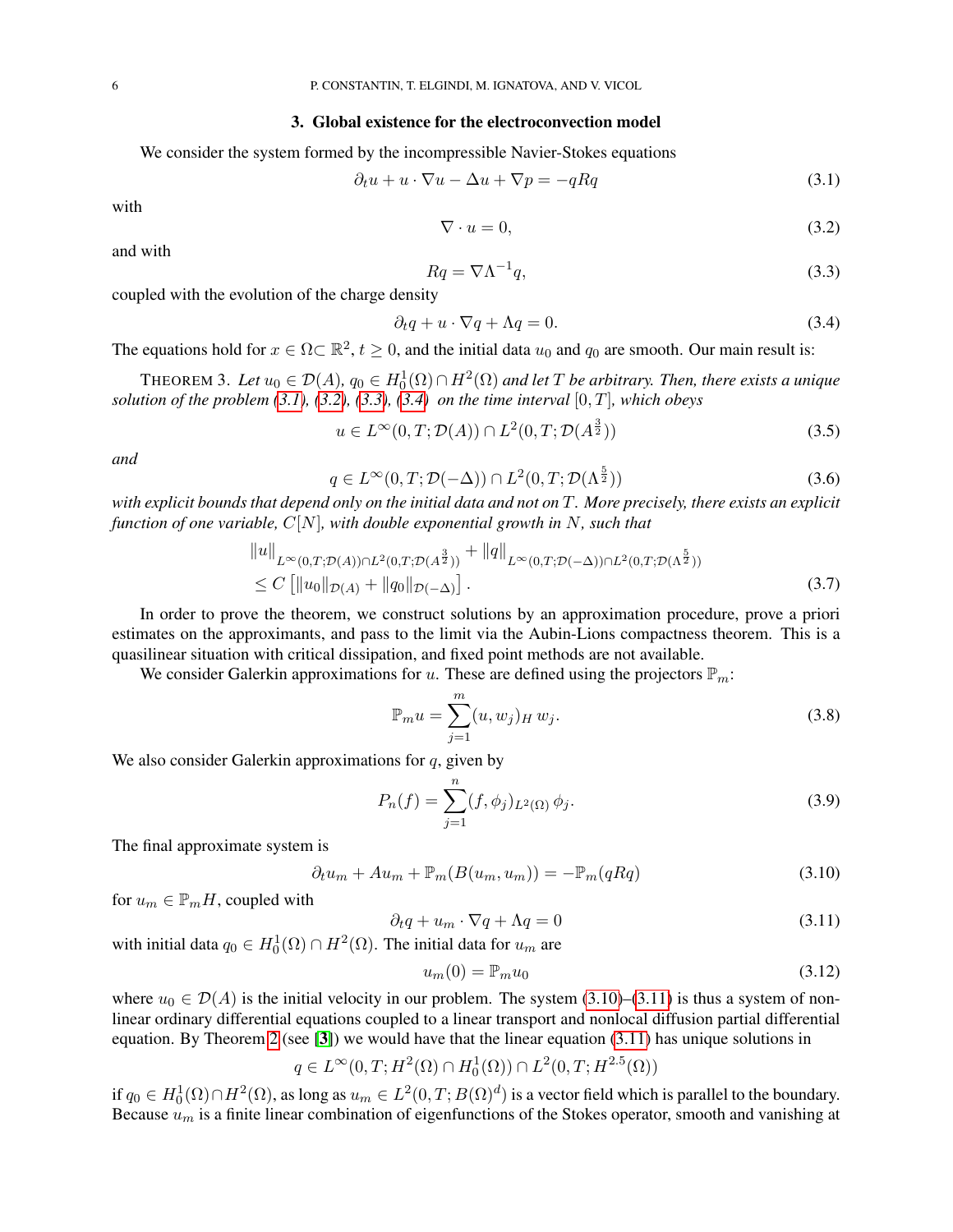the boundary, the only issue would be whether some norm of  $u_m$  stays finite and square integrable in time. In the final approximate system for  $q$  we choose the full PDE, rather than some approximation, in order to obtain the same a priori uniform  $L^{\infty}$  bounds for q as in the linear case. However, the system formed with [\(3.10\)](#page-5-5) and [\(3.11\)](#page-5-6) is nonlinear:  $u_m$  is not given, but rather computed. In order to investigate the final approximate system we need to consider a preliminary approximate system, which unfortunately does not behave well with respect to  $L^{\infty}$ . This involves taking an additional approximation, at fixed m of [\(3.11\)](#page-5-6) by eigenfunction expansions of the Laplacian. We prove energy bounds for the preliminary approximate systems, and pass to the limit to the final approximate system.

The preliminary approximate system has two parameters  $m$  and  $n$ , and is given by

<span id="page-6-0"></span>
$$
\partial_t u_m + A u_m + \mathbb{P}_m(B(u_m, u_m)) = -\mathbb{P}_m(q_n R q_n)
$$
\n(3.13)

for  $u_m \in \mathbb{P}_m H$ , with initial data  $u_m(0) = \mathbb{P}_m u_0$ , coupled with

<span id="page-6-1"></span>
$$
\partial_t q_n + P_n(u_m \cdot \nabla q_n) + \Lambda q_n = 0 \tag{3.14}
$$

with initial data  $q_n(0) = P_n q_0$ . The preliminary approximate system [\(3.13\)](#page-6-0)–[\(3.14\)](#page-6-1) is thus a system of ODEs which has solutions on a maximal time interval. In fact, the solutions are defined for all time because the good structure of the equations, which provides a cancellation and an a priori bound.

LEMMA 1. Let T be arbitrary,  $q_0 \in H_0^1(\Omega) \cap H^2(\Omega)$ ,  $u_0 \in H \cap H_0^1(\Omega) \cap H^2(\Omega)$ . Let  $m$ ,  $n$  be positive *integers and let*  $(u_m, q_n)$  *solve the system [\(3.13-](#page-6-0)*[\(3.14\)](#page-6-1) *with initial data*  $u_m(0) = \mathbb{P}_m u_0$ ,  $q_n(0) = P_n q_0$ . *Then, the solutions obey for all*  $t \in [0, T]$ 

<span id="page-6-2"></span>
$$
\frac{1}{2} \left( \|u_m(t)\|_H^2 + \|q_n\|_{-\frac{1}{2},D}^2 \right) + \int_0^t \left( \|u_m(s)\|_{H^1}^2 + \|q_n\|_{L^2}^2 \right) ds
$$
\n
$$
\leq \frac{1}{2} \left( \|u_0\|_H^2 + \|q_0\|_{-\frac{1}{2},D}^2 \right).
$$
\n(3.15)

*Moreover, there exists a constant* C*, independent of* T*,* m*,* n *and the initial data, such that*

$$
\sup_{0 \le t \le T} \|\Lambda^2 q_n(\cdot, t)\|_{L^2(\Omega)}^2 + \int_0^T \|\Lambda^{\frac{5}{2}} q_n\|_{L^2(\Omega)}^2 dt \le C \|\Lambda^2 q_0\|_{L^2(\Omega)}^2 e^{C \int_0^T (\|u_m\|_{B(\Omega)} + \|u_m\|_{B(\Omega)}^2) dt} \tag{3.16}
$$

*holds on* [0, T]*.*

PROOF. Taking the scalar product of [\(3.10\)](#page-5-5) with  $u_m$  in  $L^2$ , the scalar product of [\(3.14\)](#page-6-1) with  $\Lambda^{-1}q_n$ , adding the resulting equations, integrating by parts and using the fact that  $u_m$  is divergence-free we obtain, after using the cancellation

$$
\int_{\Omega} \mathbb{P}_m(q_n R q_n) \cdot u_m dx + \int_{\Omega} P_n(u_m \cdot \nabla q_n) \Lambda^{-1} q_n dx = 0
$$

that

<span id="page-6-3"></span>
$$
\frac{1}{2}\frac{d}{dt}\left(\|u_m\|_H^2 + \|q_n\|_{-\frac{1}{2},D}^2\right) \le 0.
$$
\n(3.17)

Therefore the ODEs  $(3.13)$ – $(3.14)$  have global solutions and, checking the equation we obtain for any t the uniform bound [\(3.15\)](#page-6-2) . We use now energy bounds employing the commutator estimate [\(2.6\)](#page-3-1) and the proof of Theorem [2](#page-3-0) to obtain a priori estimates. The basic estimate concerns the  $H^2$  norms. We apply  $\Lambda$  to [\(3.14\)](#page-6-1), and use the commutator:

$$
\partial_t \Lambda q_n + \Lambda(\Lambda q_n) + P_n(u_m \cdot \nabla \Lambda q_n) + P_n[\Lambda, u_m \cdot \nabla] q_n = 0. \tag{3.18}
$$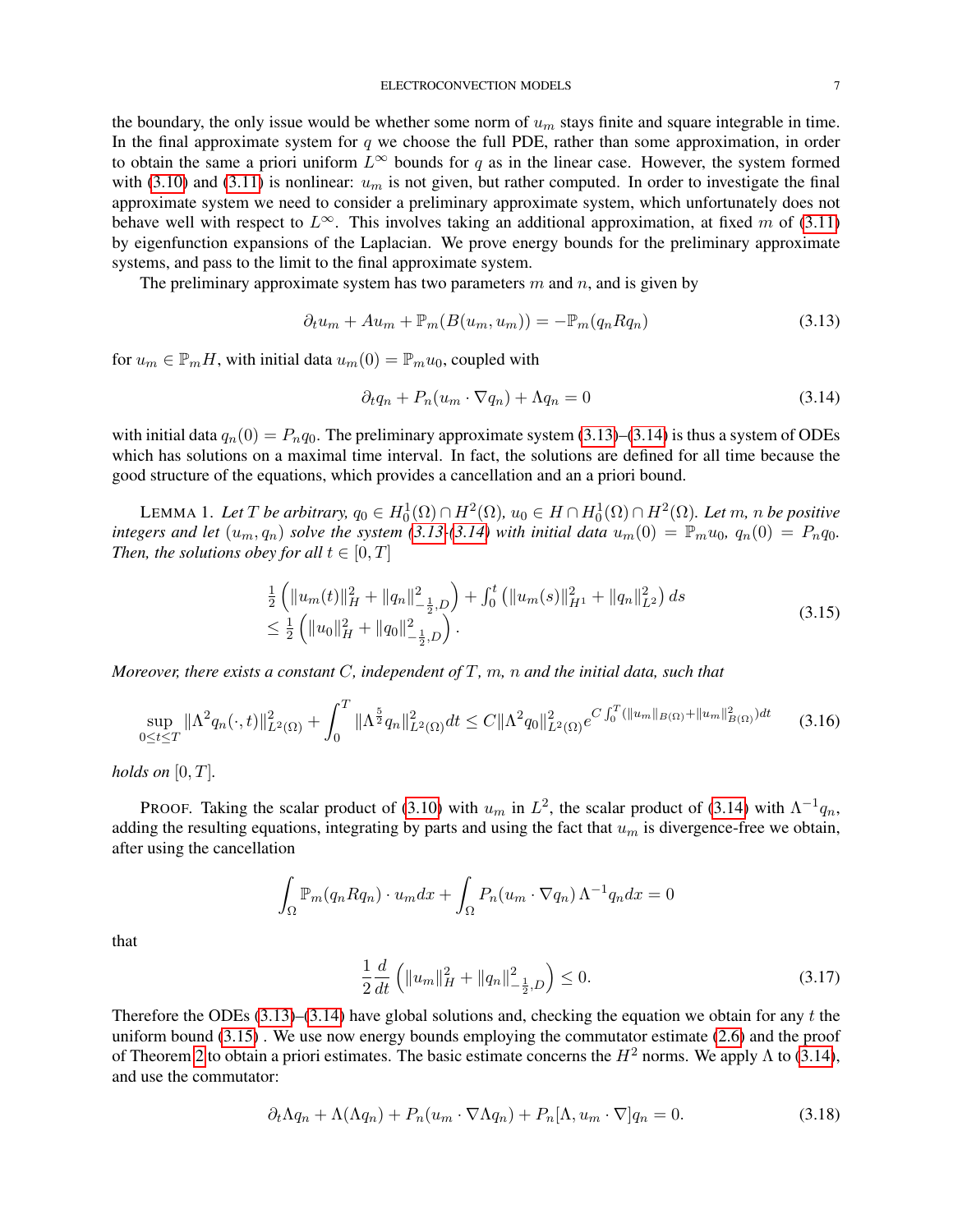We take the scalar product with  $\Lambda^3 q_n$ :

$$
\int_{\Omega} (u_m \cdot \nabla \Lambda q_n) \Lambda^3 q_n dx = \int_{\Omega} \Lambda^2 (u_m \cdot \nabla \Lambda q_n) \Lambda q_n dx
$$
  
\n
$$
= \int_{\Omega} [(-\Delta u_m) \cdot \nabla \Lambda q_n - 2\nabla u_m \cdot \nabla \nabla \Lambda q_n] \Lambda q_n dx + \int_{\Omega} (u_m \cdot \nabla \Lambda^3 q_n) \Lambda q_n dx
$$
  
\n
$$
= \int_{\Omega} [(-\Delta u_m) \cdot \nabla \Lambda q_n - 2\nabla u_m \cdot \nabla \nabla \Lambda q_n] \Lambda q_n dx - \int_{\Omega} \Lambda^3 q_n (u_m \cdot \nabla \Lambda q_n) dx
$$
  
\n
$$
= \int_{\Omega} [((-\Delta u_m) \cdot \nabla \Lambda q_n) \Lambda q_n + 2\nabla u_m \nabla \Lambda q_n \nabla \Lambda q_n] dx - \int_{\Omega} (u_m \cdot \nabla \Lambda q_n) \Lambda^3 q_n dx.
$$

In the first integration by parts we used the fact that  $\Lambda q_n$  is a finite linear combination of eigenfunctions which vanish at the boundary. Then we use the fact that  $\Lambda^2 = -\Delta$  is local. In the last equality we integrated by parts using the fact that  $\Lambda q_n$  is a finite linear combination of eigenfunctions which vanish at the boundary and the fact that  $u_m$  is divergence-free. It follows that

$$
\int_{\Omega} (u_m \cdot \nabla \Lambda q_n) \Lambda^3 q_n dx = \frac{1}{2} \int_{\Omega} \left[ ((-\Delta u_m) \cdot \nabla \Lambda q_n) \Lambda q_n + 2 \nabla u_m \nabla \Lambda q_n \nabla \Lambda q_n \right] dx
$$

and consequently

$$
\left| \int_{\Omega} (u_m \cdot \nabla \Lambda q_n) \Lambda^3 q_n dx \right| \leq C ||u_m||_{B(\Omega)} ||\Lambda^2 q_n||^2_{L^2(\Omega)}.
$$

We estimate the commutator  $(2.6)$ :

$$
\|[\Lambda, u_m \cdot \nabla] q_n\|_{\frac{1}{2},D} \leq C \|u_m\|_{B(\Omega)} \|q_n\|_{\frac{3}{2},D}
$$

and we follow this by a Young inequality and use of the dissipative term  $\|\Lambda^{2.5}q_n\|_{L^2(\Omega)}^2$ . We obtain thus  $(3.16)$  on any time interval  $[0, T]$ . This ends the proof of the lemma.

Passing to the limit  $n \to \infty$  at fixed m, we obtain solutions  $(q, u_m)$  of [\(3.10\)](#page-5-5)–[\(3.11\)](#page-5-6) on [0, T].

LEMMA 2. Let T be arbitrary,  $q_0 \in H_0^1(\Omega) \cap H^2(\Omega)$ ,  $u_0 \in H \cap H_0^1(\Omega) \cap H^2(\Omega)$ . Let  $m$  be a positive *integer. There exists a unique solution*  $(u_m, q)$  *of the system* [\(3.10\)](#page-5-5)–[\(3.11\)](#page-5-6) with initial data  $u_m(0) = \mathbb{P}_m u_0$ ,  $q(0) = q_0$ . The solutions are bounded uniformly, independently of T and m, with bounds depending only *on the initial data*

$$
u_m \in L^{\infty}(0,T; \mathcal{D}(A)) \cap L^2(0,T; \mathcal{D}(A^{\frac{3}{2}}))
$$

*and*

<span id="page-7-0"></span>
$$
q \in L^{\infty}(0,T; \mathcal{D}(-\Delta)) \cap L^{2}(0,T; \mathcal{D}(\Lambda^{\frac{5}{2}})).
$$

PROOF. Passage to the limit  $n \to \infty$  in the preliminary approximate system and use of the Aubin-Lions lemma provides a solution  $(u_m, q)$  of the final approximate system. By lower semicontinuity we obtain in the weak limit the bound

<span id="page-7-1"></span>
$$
\|u_m(t)\|_H^2 + \|q(t)\|_{-\frac{1}{2},D}^2 + \int_0^t \left( \|u_m(s)\|_{H^1}^2 + \|q(s)\|_{L^2}^2 \right) ds
$$
  

$$
\leq \frac{1}{2} \left( \|u_0\|_H^2 + \|q_0\|_{-\frac{1}{2},D}^2 \right).
$$
 (3.19)

The right hand side is obviously uniform in m. A bound of the  $H^2$  norm of q follows from [\(3.16\)](#page-6-3) by passage to weak limit and lower semicontinuity. There exists a constant  $\gamma_m$ , depending on m, but independent of T and the initial data such that the solutions obey

$$
\sup_{0 \le t \le T} \|\Lambda^2 q(\cdot, t)\|_{L^2(\Omega)}^2 + \int_0^T \|\Lambda^{\frac{5}{2}} q\|_{L^2(\Omega)}^2 dt \le C \|\Lambda^2 q_0\|_{L^2(\Omega)}^2 e^{\gamma_m [\|u_0\|_H^2 + \|q_0\|_{-\frac{1}{2}, D}^2]} \tag{3.20}
$$

The right hand side of  $(3.20)$  is not uniformly bounded in m. Estimate  $(3.20)$  follows from the bound  $(3.16)$ using the bound [\(3.15\)](#page-6-2) and the fact that, for functions  $u_m \in \mathbb{P}_m H$ , bounds in  $H^1$  imply bounds in  $B(\Omega)$ . We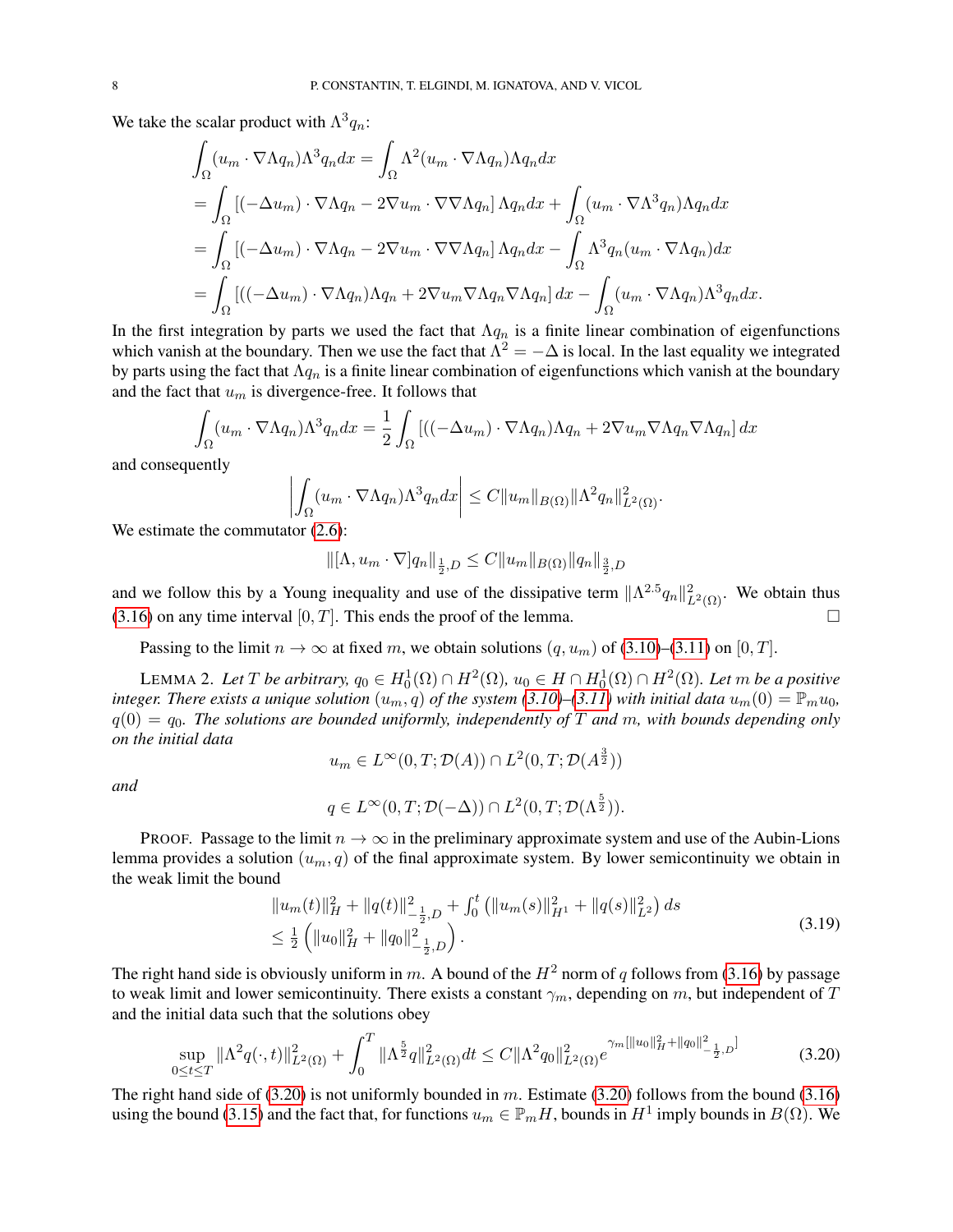have therefore obtained the qualitative fact that q is very regular, but uniform in  $m$  bounds will be obtained only later in the proof, after we obtain other  $m$ - independent apriori uniform bounds.

A priori uniform  $L^p$  estimates on q follow from Proposition [1:](#page-3-2)

<span id="page-8-1"></span>
$$
\sup_{0 \le t \le T} \|q\|_{L^p(\Omega)} \le \|q_0\|_{L^p(\Omega)}.
$$
\n(3.21)

These are valid for any  $p, 1 \leq p \leq \infty$ . These inequalities are justified in our situation by the energy bounds for  $u_m$  [\(3.19\)](#page-7-1) above. Indeed, because  $u_m \in \mathbb{P}_m H$ , it follows that they are smooth divergence-free and the  $L^p$  bounds follow from Proposition [1.](#page-3-2) More precisely, we can bound the  $L^p$  norms  $1 \leq p < \infty$  directly by integration by parts, and pass  $p \to \infty$ . It is here where we use the full PDE for q.

Using classical methods for 2D Navier-Stokes equations it follows next that  $u_m$  are uniformly in m bounded

<span id="page-8-0"></span>
$$
u_m \in L^{\infty}(0, T, H_0^1(\Omega)^2) \cap L^2(0, T; H^2(\Omega)^2). \tag{3.22}
$$

Indeed, we take the scalar product of [\(3.10\)](#page-5-5) in H with  $Au_m$ , and then, using [\(2.18\)](#page-4-0) and Young's inequality we obtain the evolution inequality

$$
\frac{d}{dt} \|\nabla u_m\|_{L^2(\Omega)}^2 + \|Au_m\|_{L^2(\Omega)}^2 \le C \|qRq\|_{L^2(\Omega)}^2 + C \|u_m\|_H^2 \|\nabla u_m\|_{L^2(\Omega)}^4.
$$
\n(3.23)

The fact that q is bounded apriori in  $L^{\infty}$  is used now, together with the boundedness of R in  $L^2$ . A Gronwall inequality and the bounds from the energy inequality [\(3.19\)](#page-7-1), we obtain [\(3.22\)](#page-8-0) with bounds independent of m. The bounds depend only on the norms of initial data, but do not depend on  $T$ . Note that at this stage we do not yet have uniform bounds in m for  $u_m \in L^2(0,T;B(\Omega))$  although obviously we do have each  $u_m \in L^2(0,T;B(\Omega))$  in view of the weaker bounds [\(3.22\)](#page-8-0) and the fact that  $u_m$  are functions in  $\mathbb{P}_mH$ . We revisit now an  $H^1$  bound for q: we take the scalar product of the equation [\(3.11\)](#page-5-6) with  $-\Delta q$ .

$$
\frac{1}{2}\frac{d}{dt}\|\nabla q\|_{L^2(\Omega)}^2 + \|q\|_{\frac{3}{2},D}^2 = \int_{\Omega} (u_m \cdot \nabla q) \Delta q dx.
$$

We integrate by parts, and using the facts that  $u_m$  vanish on the boundary and are divergence-free, we obtain

$$
\int_{\Omega} (u_m \cdot \nabla q) \Delta q dx = - \int_{\Omega} \nabla q (\nabla u_m) \nabla q dx.
$$

We use a Hölder inequality to bound

$$
\left| \int_{\Omega} \nabla q(\nabla u_m) \nabla q dx \right| \leq ||\nabla q||_{L^2(\Omega)} ||\nabla q||_{L^4(\Omega)} ||\nabla u_m||_{L^4(\Omega)}.
$$

Now, we claim that

$$
\|\nabla q\|_{L^4(\Omega)} \le C \|q\|_{\frac{3}{2},D}.
$$

This is true because  $R: L^4(\Omega) \to L^4(\Omega)$  is bounded [[8](#page-9-9)], and because  $\Lambda q \in \mathcal{D}(\Lambda^{\frac{1}{2}})$ ; in fact  $q \in \mathcal{D}(\Delta)$ by [[3](#page-9-7)]. (We remark here that since  $\partial\Omega$  is smooth, the boundedness of the associated Riesz transforms  $\hat{R}$  =  $\nabla(-\Delta_D)^{-1/2}$  follows by a classical argument: flattening of the boundary, maximal elliptic  $L^p$  regularity of the operator  $L = \text{div}A\nabla$  when the matrix A is smooth and uniformly elliptic, and complex interpolation. This argument carries over to the case of Lipschitz domains, albeit only for a restricted range of  $p$ , see [[8](#page-9-9)] for details.) Thus,  $\nabla q = R\Lambda q$  is bounded in  $L^4$  using [\(2.9\)](#page-4-1). Using [\(2.13\)](#page-4-2) and [\(2.17\)](#page-4-3), we deduce

$$
\left|\int_{\Omega}\nabla q(\nabla u_m)\nabla qdx\right|\leq C\|\nabla q\|_{L^2(\Omega)}\|q\|_{\frac{3}{2},D}\|\nabla u_m\|_{L^2(\Omega)}^{\frac{1}{2}}\|Au_m\|_{H}^{\frac{1}{2}}.
$$

Consequently, after a Young inequality, because of [\(3.22\)](#page-8-0), it follows that

<span id="page-8-2"></span>
$$
q \in L^{\infty}(0, T; H^1(\Omega)) \cap L^2(0, T; \mathcal{D}(\Lambda^{\frac{3}{2}}))
$$
\n
$$
(3.24)
$$

is bounded a priori, independently of time  $T$  or  $m$ , in terms only of initial data.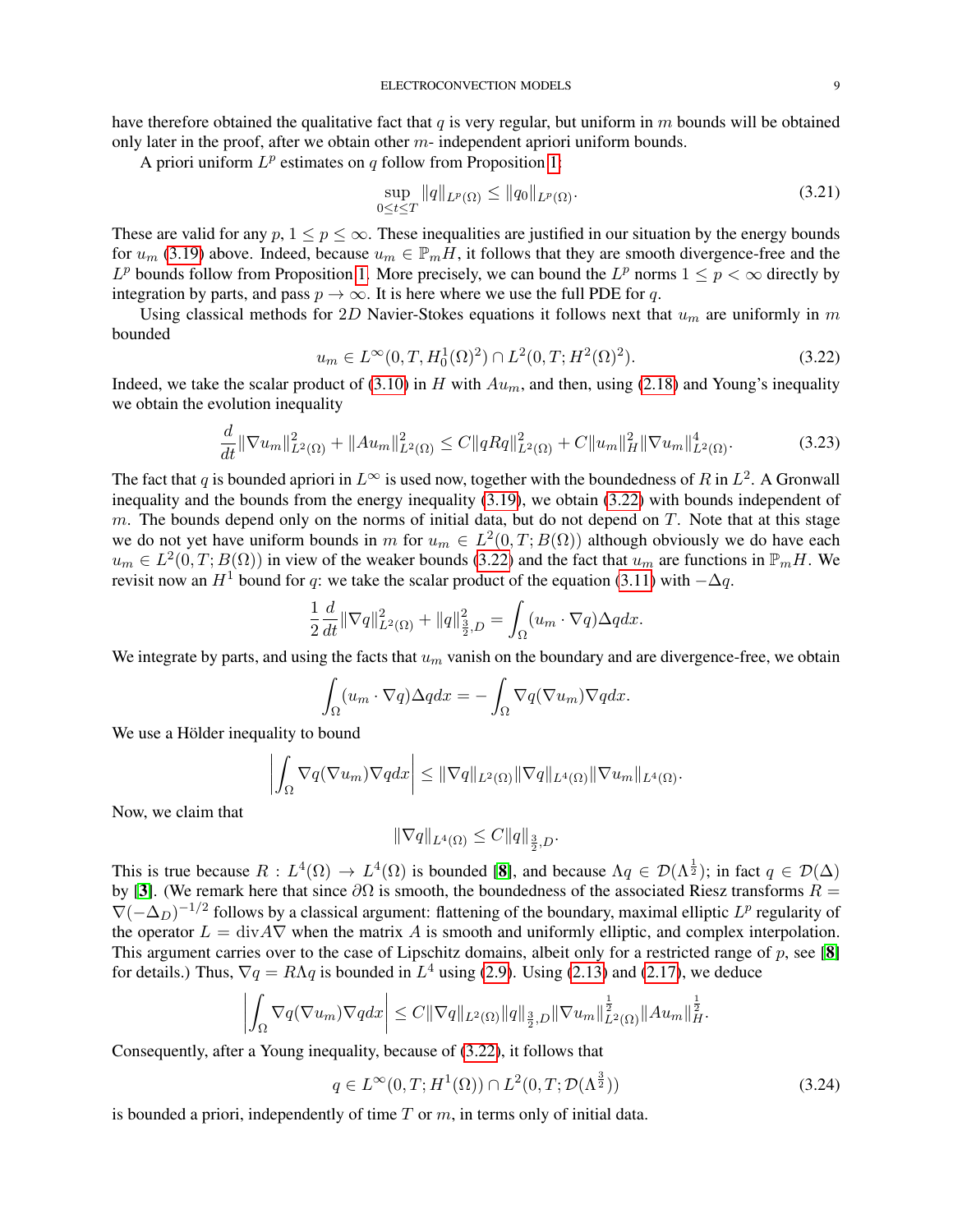We now take [\(3.10\)](#page-5-5), apply A and take the scalar product with  $Au_m$ . We obtain the differential inequality

$$
\frac{1}{2}\frac{d}{dt}\|Au_m\|_H^2 + \|A^{\frac{3}{2}}u_m\|_H^2 \leq C\|A^{\frac{1}{2}}\mathbb{P}_m(qRq)\|_H^2 + C\|A^{\frac{1}{2}}\mathbb{P}_mB(u_m,u_m)\|_H^2.
$$

Now

$$
||A^{\frac{1}{2}}\mathbb{P}_m(qRq)||_H^2 \le ||A^{\frac{1}{2}}(qRq)||_H^2 = ||\nabla(qRq)||_{L^2(\Omega)}^2
$$

and

$$
\|\nabla(qRq)\|_{L^2(\Omega)}^2 \le \|Rq\|_{L^4(\Omega)}^2 \|\nabla q\|_{L^4(\Omega)}^2 + \|q\|_{L^\infty(\Omega)}^2 \|\nabla q\|_{L^2(\Omega)}^2 \in L^1((0,T))
$$

because Riesz transforms are bounded in  $L^4(\Omega)$  (cf. [[8](#page-9-9)]) and because of the bounds [\(3.21\)](#page-8-1) and [\(3.24\)](#page-8-2). The other term obeys, using [\(2.19\)](#page-4-4)

$$
||A^{\frac{1}{2}} \mathbb{P}_m B(u_m, u_m)||_H^2 \leq C ||u_m||_H ||Au_m||_H^3.
$$

Using [\(3.22\)](#page-8-0) and a Gronwall inequality we obtain

<span id="page-9-10"></span>
$$
u_m \in L^{\infty}(0, T; \mathcal{D}(A)) \cap L^2(0, T; \mathcal{D}(A^{\frac{3}{2}}))
$$
\n
$$
(3.25)
$$

with uniform bounds in  $m$ , independent of  $T$  and depending only on initial data. It is only now that we attained by interpolation the uniform bounds for  $u_m \in L^2(0,T,B(\Omega))$ . We take now [\(3.11\)](#page-5-6) apply  $\Delta$ , multiply by  $\Delta q$  and integrate. We are allowed to do so because of [\(3.20\)](#page-7-0) which guarantees q is smooth enough. We obtain, after a cancellation using integration by parts and vanishing of  $u_m$  on the boundary

$$
\frac{\frac{d}{dt}\|\Delta q\|_{L^2(\Omega)}^2 + \|\Lambda^{2.5}q\|_{L^2(\Omega)}^2}{\leq 2\left[\int_{\Omega}|\Delta u_m||\nabla q||\Delta q|dx + 2\int_{\Omega}|\nabla u_m||\nabla \nabla q||\Delta q|dx\right]}.
$$

Because of the uniform bounds [\(3.25\)](#page-9-10), interpolation and Gronwall, we finally obtain that

<span id="page-9-11"></span>
$$
q \in L^{\infty}(0, T; \mathcal{D}(-\Delta)) \cap L^{2}(0, T; H^{2.5}(\Omega))
$$
\n(3.26)

is bounded independently of m and T in terms only of the initial data.  $\square$ 

This concludes the uniform bounds, which are [\(3.25\)](#page-9-10) and [\(3.26\)](#page-9-11). Passage to the limit  $m \to \infty$  is done using an Aubin-Lions lemma [[9](#page-9-12)] and the bounds are inherited by the solutions of the limit equations. We omit further details.

### Acknowledgements

The work of PC was partially supported by NSF grant DMS-1209394. The work of VV was partially supported by NSF grant DMS-1514771 and by an Alfred P. Sloan Research Fellowship.

### References

- <span id="page-9-8"></span>[1] X. Cabre, J. Tan, Positive solutions of nonlinear problems involving the square root of the Laplacian, Adv. Math. 224 (2010), no. 5, 2052–2093.
- <span id="page-9-4"></span>[2] P. Constantin, C. Foias, *Navier-Stokes Equations*, U. Chicago Press, Chicago (1988).
- <span id="page-9-7"></span>[3] P. Constantin, M. Ignatova, Remarks on the fractional Laplacian with Dirichlet boundary conditions and applications, arXiv:1511.00147 (math.AP) (2015).
- <span id="page-9-2"></span>[4] P. Constantin, A. Tarfulea, V. Vicol, Long time dynamics of forced critical SQG, Commun. Math. Phys. 335 (2015), 93-141
- <span id="page-9-5"></span>[5] P. Constantin, V. Vicol, Nonlinear maximum principles for dissipative linear nonlocal operators and applications, GAFA 22 (2012) 1289-1321.
- <span id="page-9-6"></span>[6] A. Córdoba, D. Córdoba, A maximum principle applied to quasi-geostrophic equations. Comm. Math. Phys. 249 (2004), 511–528.
- <span id="page-9-0"></span>[7] Z.A. Daya, V.B. Devirmenjian, S.W. Morris, J.R. de Bruyn, Annular electroconvection with shear, Phys. Rev. Lett. 80 (1998), 964-967.
- <span id="page-9-9"></span>[8] D. Jerison, C. Kenig, The inhomogeneous Dirichlet problem in Lipschitz domains, J. Funct. Analysis 130 (1995), 161–212.
- <span id="page-9-12"></span>[9] J.L. Lions, Quelques méthodes de résolution des problèmes aux limites non linéaires, Paris, Dunod (1969).
- <span id="page-9-3"></span>[10] S. Resnick, Thesis, University of Chicago (1993).
- <span id="page-9-1"></span>[11] P. Tsai, Z.A. Daya, V.B. Deyirmenjian, S.W. Morris, Direct numerical simulation of supercritical annular electroconvection, Phys. Rev E 76 (2007, 1–11.